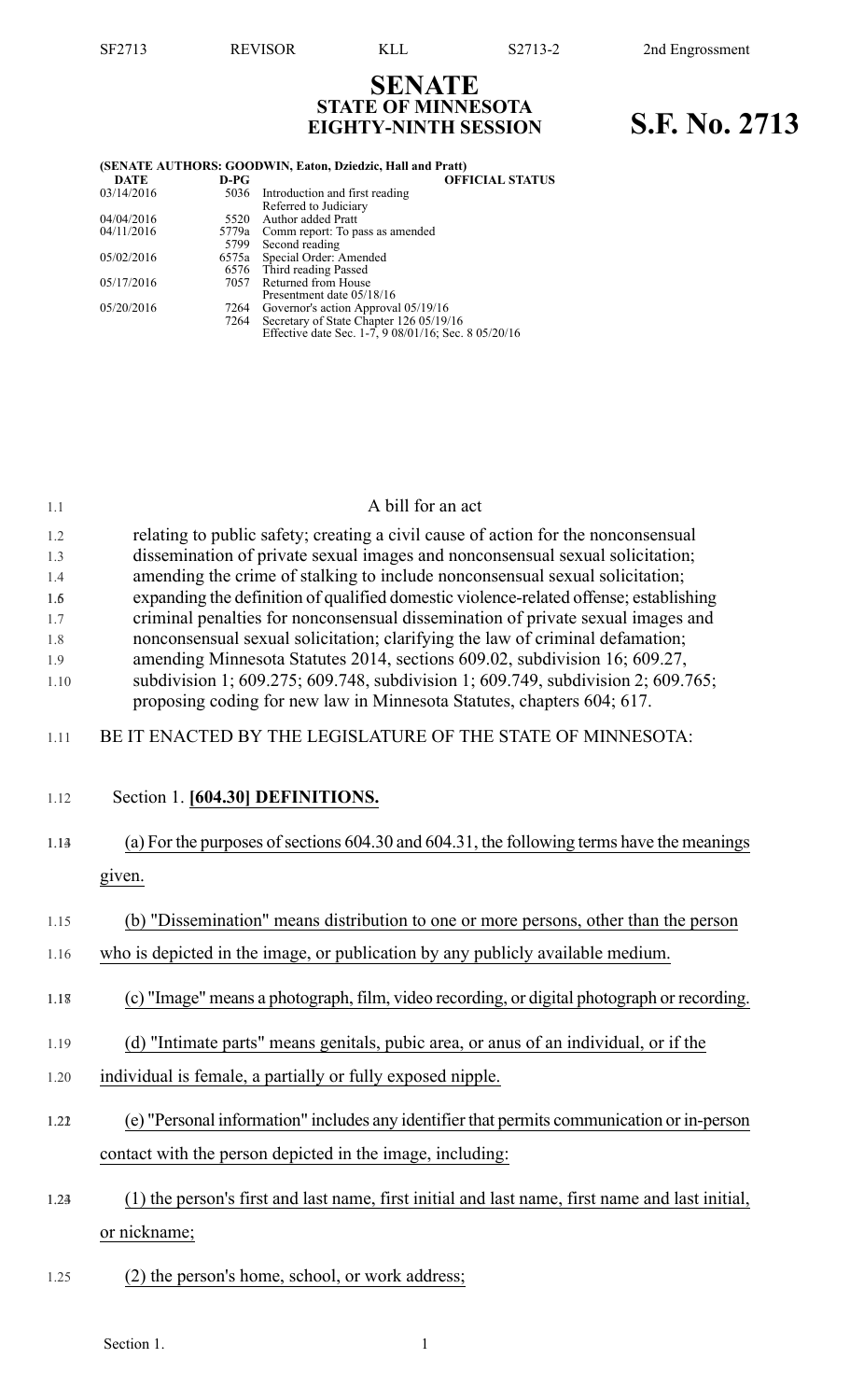|            | SF2713                       | <b>REVISOR</b>                                                     | <b>KLL</b> | S2713-2                                                                                                            | 2nd Engrossment |
|------------|------------------------------|--------------------------------------------------------------------|------------|--------------------------------------------------------------------------------------------------------------------|-----------------|
| 1.26       | $\overline{or}$              |                                                                    |            | (3) the person's telephone number, e-mail address, or social media account information;                            |                 |
| 2.1        |                              | (4) the person's geolocation data.                                 |            |                                                                                                                    |                 |
| 2.2        |                              |                                                                    |            | (f) "Sexual act" means either sexual contact or sexual penetration.                                                |                 |
| 2.3        |                              |                                                                    |            | (g) "Sexual contact" means the intentional touching of intimate parts or intentional                               |                 |
| 2.4        |                              | touching with seminal fluid or sperm onto another person's body.   |            |                                                                                                                    |                 |
| 2.5        |                              |                                                                    |            | (h) "Social media" means any electronic medium, including an interactive computer                                  |                 |
| 2.6<br>2.7 | user-generated content.      |                                                                    |            | service, telephone network, or data network, that allows users to create, share, and view                          |                 |
| 2.8        |                              | (i) "Sexual penetration" means any of the following acts:          |            |                                                                                                                    |                 |
|            |                              |                                                                    |            |                                                                                                                    |                 |
| 2.9        |                              |                                                                    |            | (1) sexual intercourse, cunnilingus, fellatio, or anal intercourse; or                                             |                 |
| 2.10       |                              |                                                                    |            | (2) any intrusion, however slight, into the genital or anal openings of an individual by                           |                 |
|            |                              | another's body part or an object used by another for this purpose. |            |                                                                                                                    |                 |
| 2.13       |                              |                                                                    |            | Sec. 2. [604.31] CAUSE OF ACTION FOR NONCONSENSUAL DISSEMINATION<br>OF PRIVATE SEXUAL IMAGES; SEXUAL SOLICITATION. |                 |
| 2.14       |                              |                                                                    |            | Subdivision 1. Nonconsensual dissemination of private sexual images. (a) A cause                                   |                 |
| 2.16       |                              |                                                                    |            | of action against a person for the nonconsensual dissemination of private sexual images                            |                 |
|            | exists when:                 |                                                                    |            |                                                                                                                    |                 |
| 2.18       |                              |                                                                    |            | (1) a person disseminated an image without the consent of the person depicted in the                               |                 |
|            | image;                       |                                                                    |            |                                                                                                                    |                 |
| 2.29       |                              |                                                                    |            | (2) the image is of an individual depicted in a sexual act or whose intimate parts are                             |                 |
|            | exposed in whole or in part; |                                                                    |            |                                                                                                                    |                 |
| 2.21       |                              | $(3)$ the person is identifiable:                                  |            |                                                                                                                    |                 |
| 2.22       |                              |                                                                    |            | (i) from the image itself, by the person depicted in the image or by another person; or                            |                 |
| 2.23       |                              |                                                                    |            | (ii) from the personal information displayed in connection with the image; and                                     |                 |
| 2.24       |                              |                                                                    |            | (4) the image was obtained or created under circumstances in which the person depicted                             |                 |
|            |                              | had a reasonable expectation of privacy.                           |            |                                                                                                                    |                 |
| 2.26       |                              |                                                                    |            | (b) The fact that the individual depicted in the image consented to the creation of the                            |                 |
| 2.27       |                              |                                                                    |            | image or to the voluntary private transmission of the image is not a defense to liability for                      |                 |
| 2.28       |                              | a person who has disseminated the image without consent.           |            |                                                                                                                    |                 |
|            |                              |                                                                    |            |                                                                                                                    |                 |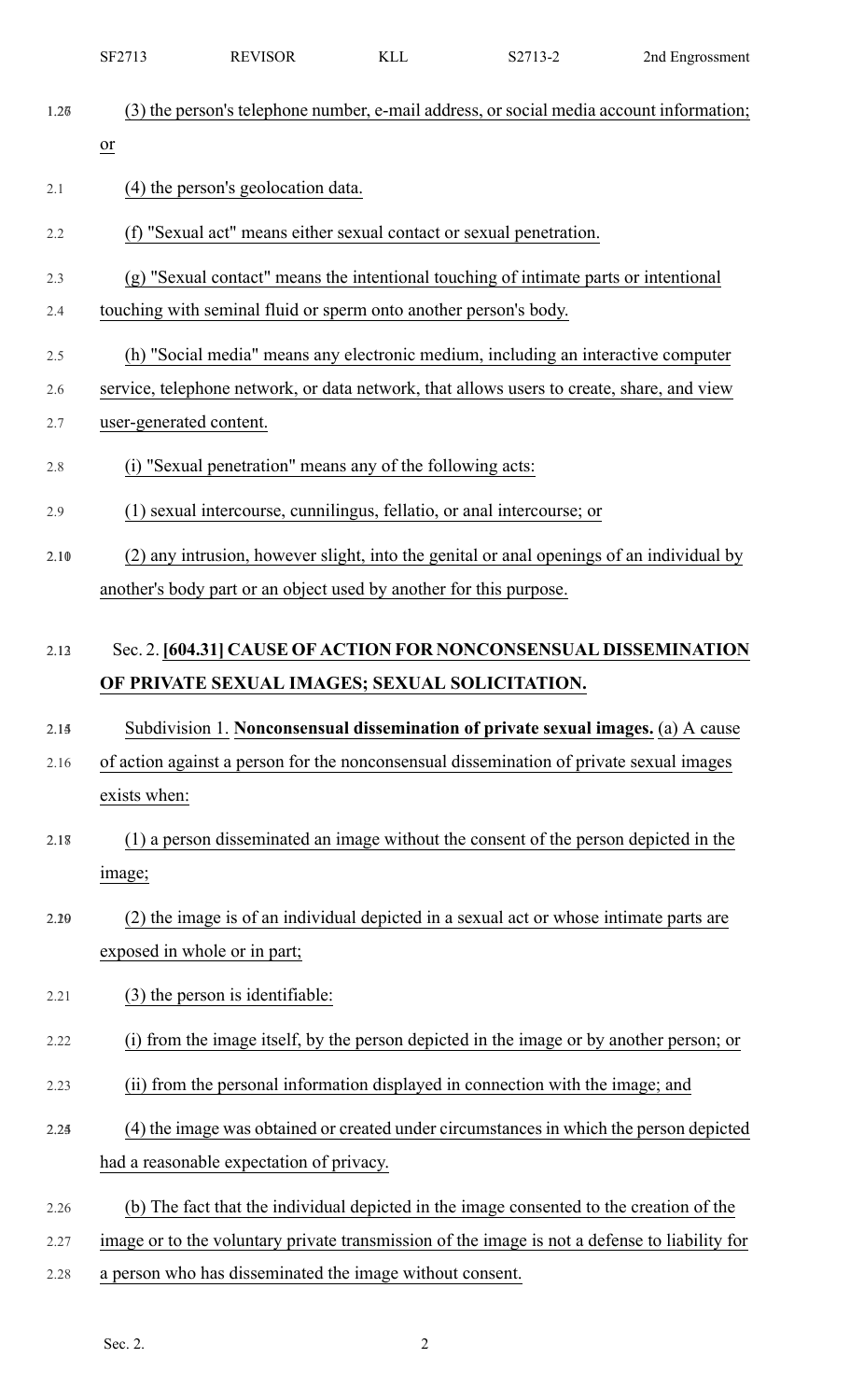|      | SF2713               | <b>REVISOR</b>                                                            | <b>KLL</b> | S2713-2                                                                                         | 2nd Engrossment |
|------|----------------------|---------------------------------------------------------------------------|------------|-------------------------------------------------------------------------------------------------|-----------------|
| 2.39 |                      |                                                                           |            | Subd. 2. Nonconsensual sexual solicitation. A person who uses the personal information          |                 |
| 2.31 |                      |                                                                           |            | of another to invite, encourage, or solicit sexual acts without the individual's consent and    |                 |
| 2.32 |                      |                                                                           |            | knows or has reason to know it will cause the person whose personal information is used         |                 |
| 2.33 |                      |                                                                           |            | to feel harassed, frightened, threatened, oppressed, persecuted, or intimidated, is liable for  |                 |
| 2.34 |                      |                                                                           |            | damages to the individual whose personal information was published or disseminated              |                 |
|      | publicly.            |                                                                           |            |                                                                                                 |                 |
| 3.2  |                      |                                                                           |            | Subd. 3. Damages. The court may award the following damages to a prevailing plaintiff           |                 |
|      |                      | from a person found liable under subdivision 1 or 2:                      |            |                                                                                                 |                 |
| 3.3  |                      |                                                                           |            | (1) general and special damages, including all finance losses due to the dissemination          |                 |
| 3.4  |                      | of the image and damages for mental anguish;                              |            |                                                                                                 |                 |
| 3.5  |                      |                                                                           |            | (2) an amount equal to any profit made from the dissemination of the image by the               |                 |
| 3.6  |                      | person who intentionally disclosed the image;                             |            |                                                                                                 |                 |
| 3.7  |                      |                                                                           |            | $(3)$ a civil penalty awarded to the plaintiff of an amount up to \$10,000; and                 |                 |
| 3.8  |                      | (4) court costs, fees, and reasonable attorney fees.                      |            |                                                                                                 |                 |
| 3.90 |                      |                                                                           |            | Subd. 4. Injunction; temporary relief. (a) A court may issue a temporary or permanent           |                 |
|      |                      | injunction or restraining order to prevent further harm to the plaintiff. |            |                                                                                                 |                 |
| 3.12 |                      |                                                                           |            | (b) The court may issue a civil fine for the violation of a court order in an amount up to      |                 |
|      |                      |                                                                           |            | \$1,000 per day for failure to comply with an order granted under this section.                 |                 |
| 3.14 |                      |                                                                           |            | Subd. 5. Confidentiality. The court shall allow confidential filings to protect the privacy     |                 |
|      |                      | of the plaintiff in cases filed under this section.                       |            |                                                                                                 |                 |
| 3.16 |                      |                                                                           |            | Subd. 6. Liability; exceptions. (a) No person shall be found liable under this section          |                 |
|      | when:                |                                                                           |            |                                                                                                 |                 |
| 3.18 |                      |                                                                           |            | (1) the dissemination is made for the purpose of a criminal investigation or prosecution        |                 |
|      |                      | that is otherwise lawful;                                                 |            |                                                                                                 |                 |
| 3.29 |                      |                                                                           |            | (2) the dissemination is for the purpose of, or in connection with, the reporting of unlawful   |                 |
|      | conduct;             |                                                                           |            |                                                                                                 |                 |
| 3.21 |                      |                                                                           |            | (3) the dissemination is made in the course of seeking or receiving medical or mental           |                 |
| 3.22 |                      |                                                                           |            | health treatment, and the image is protected from further dissemination;                        |                 |
| 3.24 |                      |                                                                           |            | (4) the image involves exposure in public or was obtained in a commercial setting for           |                 |
| 3.25 |                      |                                                                           |            | the purpose of the legal sale of goods or services, including the creation of artistic products |                 |
|      | for sale or display; |                                                                           |            |                                                                                                 |                 |
|      |                      |                                                                           |            |                                                                                                 |                 |

Sec. 2. 3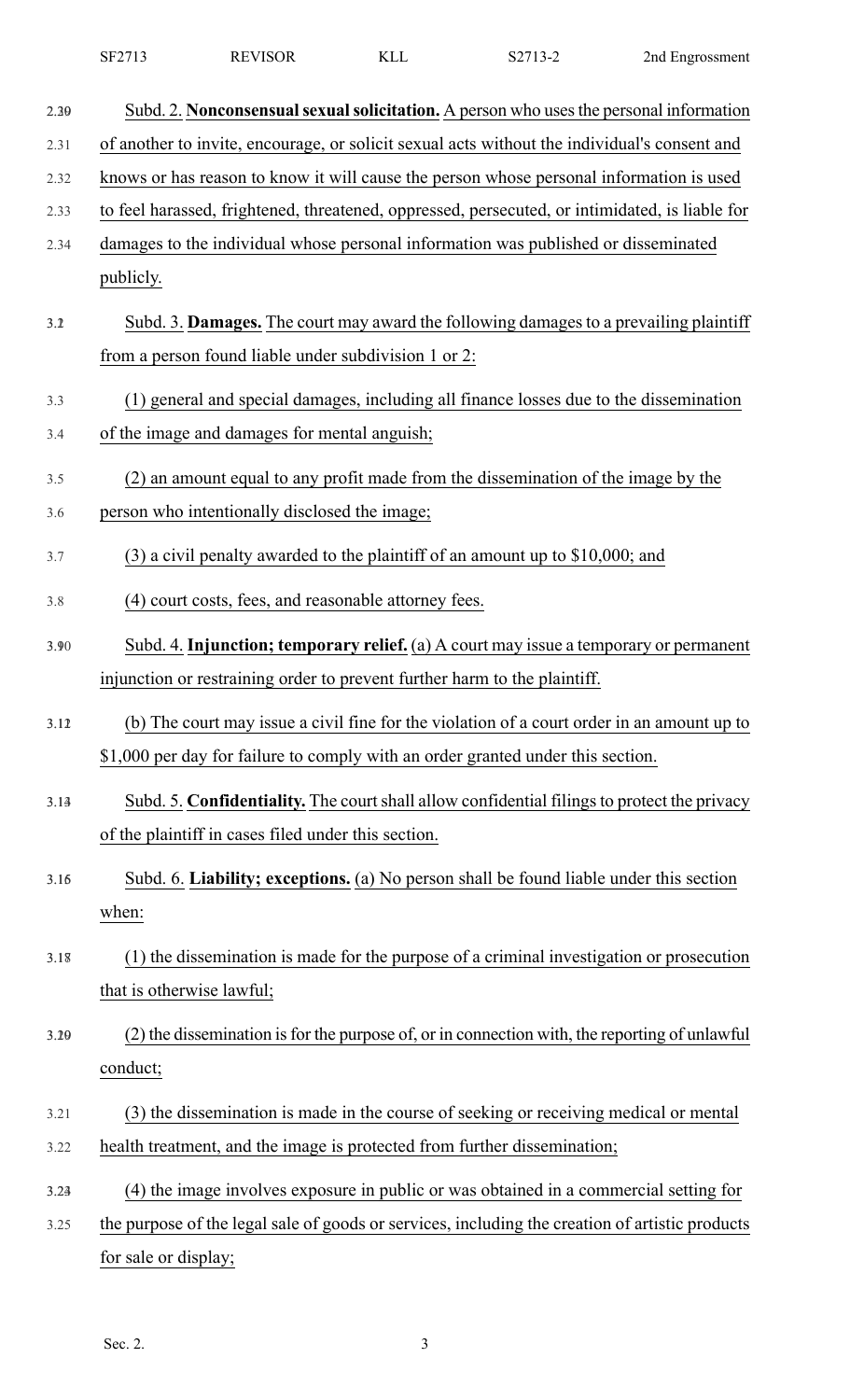|      | SF2713                        | <b>REVISOR</b>                                                    | <b>KLL</b> | S2713-2                                                                                             | 2nd Engrossment |
|------|-------------------------------|-------------------------------------------------------------------|------------|-----------------------------------------------------------------------------------------------------|-----------------|
| 3.26 |                               |                                                                   |            | (5) the image relates to a matter of public interest and dissemination serves a lawful              |                 |
| 3.27 | public purpose;               |                                                                   |            |                                                                                                     |                 |
| 3.28 |                               |                                                                   |            | (6) the dissemination is for legitimate scientific research or educational purposes; or             |                 |
| 3.29 |                               |                                                                   |            | (7) the dissemination is made for legal proceedings and is consistent with common                   |                 |
| 3.30 |                               |                                                                   |            | practice in civil proceedings necessary for the proper functioning of the criminal justice          |                 |
| 3.31 |                               |                                                                   |            | system, or protected by court order which prohibits any further dissemination.                      |                 |
| 3.33 |                               |                                                                   |            | (b) This section does not alter or amend the liabilities and protections granted by United          |                 |
| 3.34 |                               |                                                                   |            | States Code, title 47, section 230, and shall be construed in a manner consistent with federal      |                 |
|      | law.                          |                                                                   |            |                                                                                                     |                 |
| 3.35 |                               |                                                                   |            | (c) A cause of action arising under this section does not prevent the use of any other              |                 |
| 3.36 |                               | cause of action or remedy available under the law.                |            |                                                                                                     |                 |
| 4.2  |                               |                                                                   |            | Subd. 7. Jurisdiction. A court has jurisdiction over a cause of action filed pursuant to            |                 |
|      |                               | this section if the plaintiff or defendant resides in this state. |            |                                                                                                     |                 |
| 4.3  |                               |                                                                   |            | Subd. 8. Venue. A cause of action arising under this section may be filed in either:                |                 |
| 4.4  |                               |                                                                   |            | (1) the county of residence of the defendant or plaintiff or in the jurisdiction of the             |                 |
| 4.6  |                               |                                                                   |            | plaintiff's designated address if the plaintiff participates in the address confidentiality program |                 |
|      | established by chapter 5B; or |                                                                   |            |                                                                                                     |                 |
| 4.8  |                               |                                                                   |            | (2) the county where any image is produced, reproduced, or stored in violation of this              |                 |
|      | section.                      |                                                                   |            |                                                                                                     |                 |
| 4.90 |                               |                                                                   |            | Subd. 9. Discovery of dissemination. In a civil action brought under subdivision 1, the             |                 |
| 4.11 |                               |                                                                   |            | statute of limitations is tolled until the plaintiff discovers the image has been disseminated.     |                 |
| 4.12 |                               |                                                                   |            | <b>EFFECTIVE DATE.</b> This section is effective August 1, 2016, and applies to causes              |                 |
| 4.13 |                               | of action commenced on or after that date.                        |            |                                                                                                     |                 |
| 4.14 |                               |                                                                   |            | Sec. 3. Minnesota Statutes 2014, section 609.02, subdivision 16, is amended to read:                |                 |
| 4.15 |                               |                                                                   |            | Subd. 16. Qualified domestic violence-related offense. "Qualified domestic                          |                 |
| 4.16 |                               |                                                                   |            | violence-related offense" includes a violation of or an attempt to violate sections 518B.01,        |                 |
| 4.17 |                               |                                                                   |            | subdivision 14 (violation of domestic abuse order for protection); 609.185 (first-degree            |                 |
| 4.18 |                               |                                                                   |            | murder); 609.19 (second-degree murder); 609.221 (first-degree assault); 609.222                     |                 |
| 4.19 |                               |                                                                   |            | (second-degree assault); 609.223 (third-degree assault); 609.2231 (fourth-degree assault);          |                 |
| 4.20 |                               |                                                                   |            | 609.224 (fifth-degree assault); 609.2242 (domestic assault); 609.2245 (female genital               |                 |
| 4.21 |                               |                                                                   |            | mutilation); 609.2247 (domestic assault by strangulation); 609.342 (first-degree criminal           |                 |
| 4.22 |                               |                                                                   |            | sexual conduct); 609.343 (second-degree criminal sexual conduct); 609.344 (third-degree             |                 |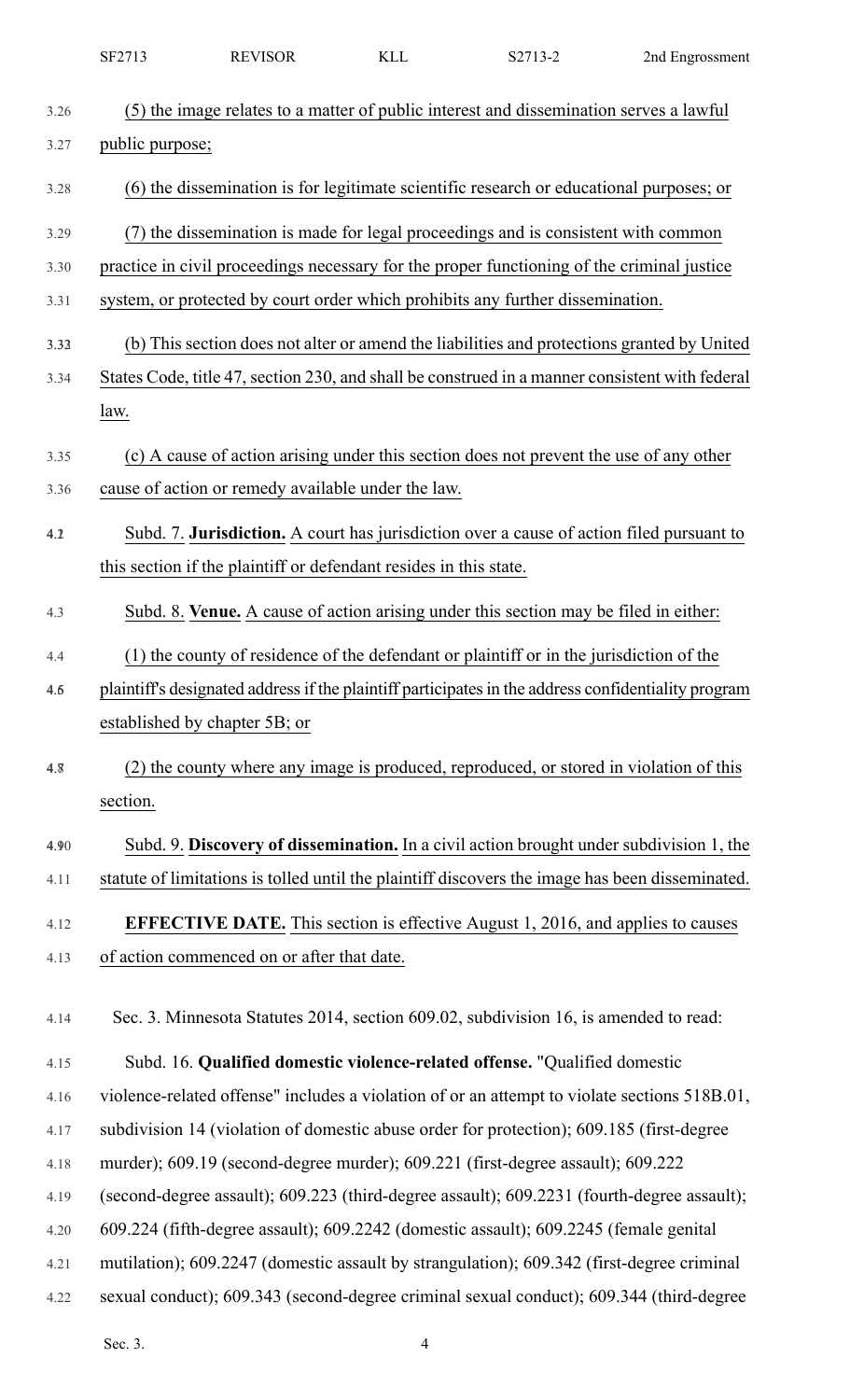4.23 criminal sexual conduct); 609.345 (fourth-degree criminal sexual conduct); 609.377 4.24 (malicious punishment of a child); 609.713 (terroristic threats); 609.748, subdivision 6 4.25 (violation of harassment restraining order); 609.749 (stalking); 609.78, subdivision 2 4.26 (interference with an emergency call); 617.261 (nonconsensual dissemination of private 4.278 sexual images); and 629.75 (violation of domestic abuse no contact order); and similar laws 4.29 of other states, the United States, the District of Columbia, tribal lands, and United States territories. 4.30 **EFFECTIVE DATE.** This section is effective August 1, 2016, and applies to crimes 4.31 committed on or after that date. 4.32 Sec. 4. Minnesota Statutes 2014, section 609.27, subdivision 1, is amended to read: 5.1 Subdivision 1. **Acts constituting.** Whoever orally or in writing makes any of the 5.2 following threats and thereby causes another against the other's will to do any act or forbear 5.3 doing a lawful act is guilty of coercion and may be sentenced as provided in subdivision 2:

- 5.45 (1) a threat to unlawfully inflict bodily harm upon, or hold in confinement, the person threatened or another, when robbery or attempt to rob is not committed thereby; or
- 5.67 (2) a threat to unlawfully inflict damage to the property of the person threatened or another; or
- 5.8 (3) a threat to unlawfully injure a trade, business, profession, or calling; or
- 5.910 (4) a threat to expose a secret or deformity, publish a defamatory statement, or otherwise to expose any person to disgrace or ridicule; or
- 5.112 (5) a threat to make or cause to be made a criminal charge, whether true or false; provided,
- 5.13 that a warning of the consequences of a future violation of law given in good faith by a
- 5.14 peace officer or prosecuting attorney to any person shall not be deemed a threat for the purposes of this section; or
- 5.15 (6) a threat to commit a violation under section 617.261.

### 5.16 **EFFECTIVE DATE.** This section is effective August 1, 2016, and applies to crimes 5.17 committed on or after that date.

- 5.18 Sec. 5. Minnesota Statutes 2014, section 609.275, is amended to read:
- 5.19 **609.275 ATTEMPT TO COERCE.**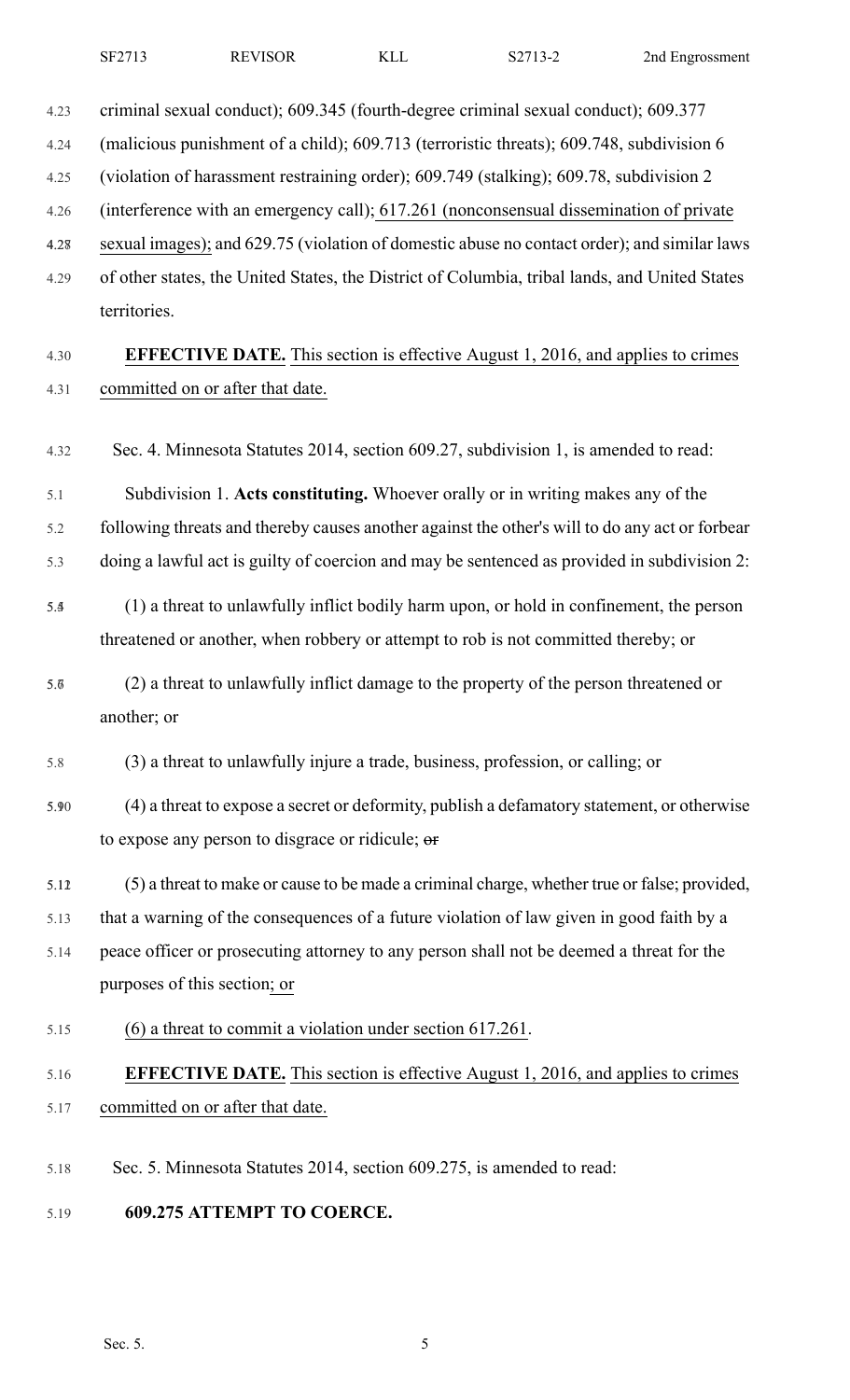5.20 Whoever makes a threat within the meaning of section 609.27, subdivision 1, clauses

5.22 (1) to  $\left(5\right)$  (6), but fails to cause the intended act or forbearance, commits an attempt to coerce and may be punished as provided in section 609.17.

#### 5.23 **EFFECTIVE DATE.** This section is effective August 1, 2016, and applies to crimes 5.24 committed on or after that date.

5.25 Sec. 6. Minnesota Statutes 2014, section 609.748, subdivision 1, is amended to read:

5.26 Subdivision 1. **Definition.** For the purposes of this section, the following terms have 5.27 the meanings given them in this subdivision.

5.28 (a) "Harassment" includes:

5.2930 (1) a single incident of physical or sexual assault, a single incident of stalking under

5.31 section 609.749,subdivision 2, clause (8), a single incident of nonconsensual dissemination

5.32 of private sexual images undersection 617.261, or repeated incidents of intrusive or unwanted

6.1 acts, words, or gestures that have a substantial adverse effect or are intended to have a

6.2 substantial adverse effect on the safety, security, or privacy of another, regardless of the relationship between the actor and the intended target;

- 6.3 (2) targeted residential picketing; and
- 6.45 (3) a pattern of attending public events after being notified that the actor's presence at the event is harassing to another.
- 6.67 (b) "Respondent" includes any adults or juveniles alleged to have engaged in harassment or organizations alleged to have sponsored or promoted harassment.
- 6.89 (c) "Targeted residential picketing" includesthe following acts when committed on more than one occasion:

6.10 (1) marching, standing, or patrolling by one or more persons directed solely at a particular 6.12 residential building in a manner that adversely affects the safety, security, or privacy of an occupant of the building; or

- 6.134 (2) marching,standing, or patrolling by one or more persons which prevents an occupant 6.15 of a residential building from gaining access to or exiting from the property on which the residential building is located.
- 6.16 **EFFECTIVE DATE.** This section is effective August 1, 2016.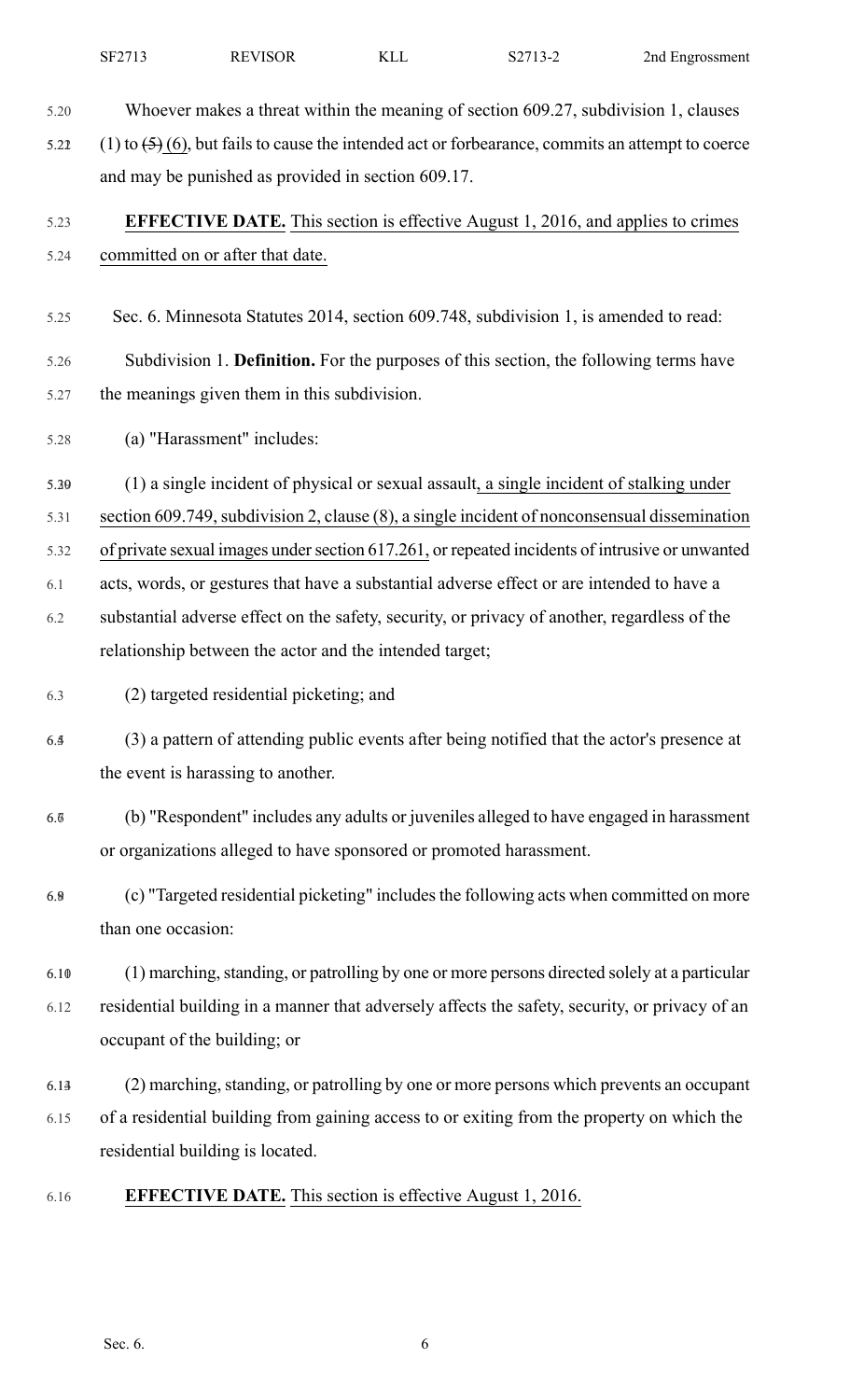| SF271?<br>REVISOR<br>ry T<br>"<br>2nd<br>Engrossment<br>∠ب<br>∟⊔ ب<br>$\sim$ $ -$ |
|-----------------------------------------------------------------------------------|
|-----------------------------------------------------------------------------------|

6.17 Sec. 7. Minnesota Statutes 2014, section 609.749, subdivision 2, is amended to read:

6.18 Subd. 2. **Stalking crimes.** A person who stalks another by committing any of the 6.19 following acts is guilty of a gross misdemeanor:

6.201 (1) directly or indirectly, or through third parties, manifests a purpose or intent to injure the person, property, or rights of another by the commission of an unlawful act;

6.22 (2) follows, monitors, or pursues another, whether in person or through any available 6.23 technological or other means;

- 6.245 (3) returns to the property of another if the actor is without claim of right to the property or consent of one with authority to consent;
- 6.267 (4) repeatedly makes telephone calls, sends text messages, or induces a victim to make telephone calls to the actor, whether or not conversation ensues;

6.28 (5) makes or causes the telephone of another repeatedly or continuously to ring;

- 6.29 (6) repeatedly mails or delivers or causes the delivery by any means, including
- 6.301 electronically, of letters, telegrams, messages, packages, through assistive devicesfor people 6.32 with vision impairments or hearing loss, or any communication made through any available technologies or other objects; or
- 6.334 (7) knowingly makes false allegations against a peace officer concerning the officer's performance of official duties with intent to influence or tamper with the officer's 6.35 performance of official duties; or
- 7.12 (8) uses another's personal information, without consent, to invite, encourage, or solicit a third party to engage in a sexual act with the person.
- 7.3 For purposes of this clause, "personal information" and "sexual act" have the meanings
- 7.4 given in section 617.261, subdivision 7.

## 7.5 **EFFECTIVE DATE.** This section is effective August 1, 2016, and applies to crimes 7.6 committed on or after that date.

- 7.7 Sec. 8. Minnesota Statutes 2014, section 609.765, is amended to read:
- 7.8 **609.765 CRIMINAL DEFAMATION.**

7.910 Subdivision 1. **Definition.** Defamatory matter is anything which exposes a person or a

7.11 group, class or association to hatred, contempt, ridicule, degradation or disgrace in society, or injury to business or occupation.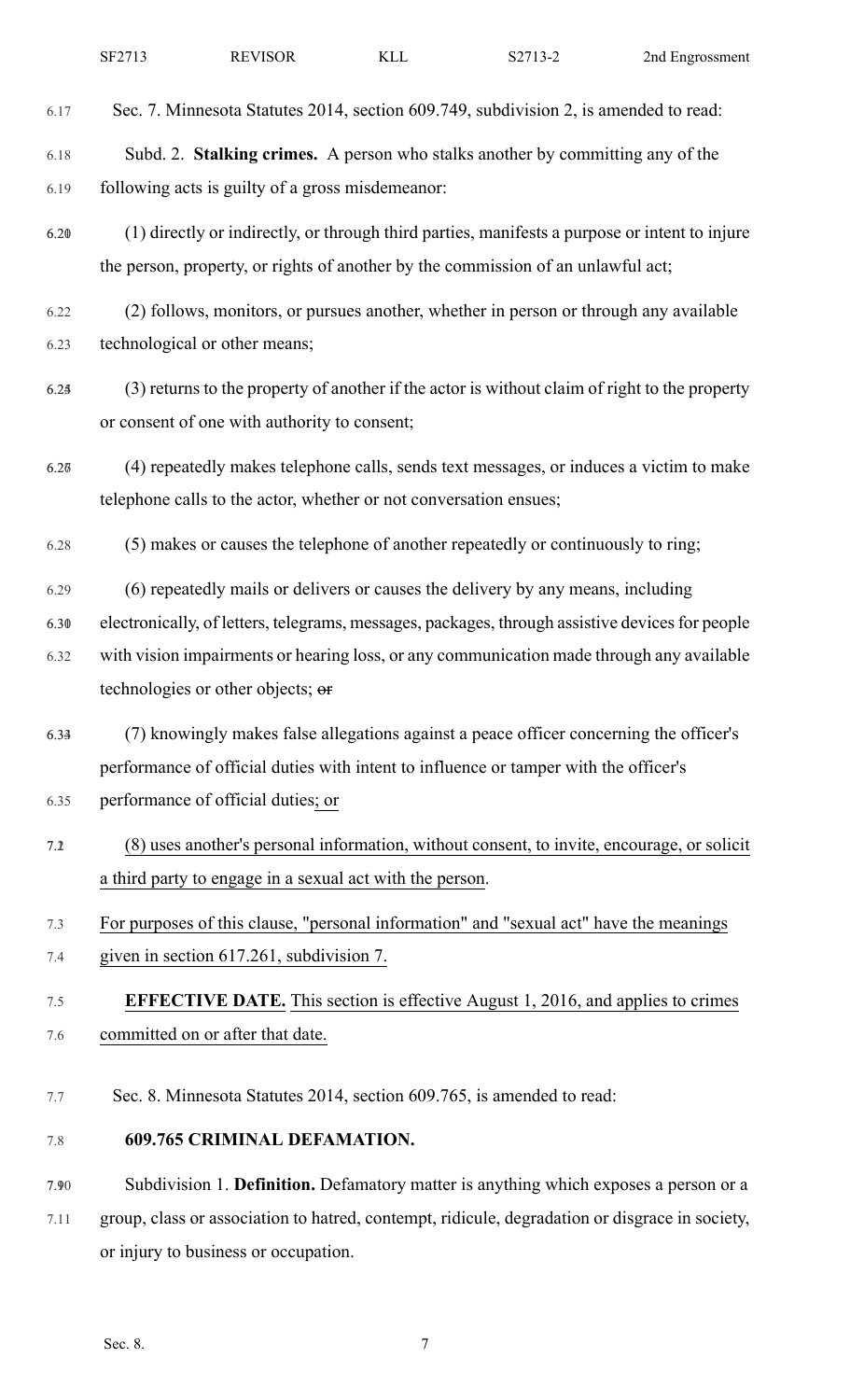| SF2713 | <b>REVISOR</b> | KLL | S2713-2 | 2nd Engrossment |
|--------|----------------|-----|---------|-----------------|
|--------|----------------|-----|---------|-----------------|

| 7.12 | Subd. 2. Acts constituting. Whoever with knowledge of its false and defamatory                               |
|------|--------------------------------------------------------------------------------------------------------------|
| 7.13 | character orally, in writing or by any other means, communicates any false and defamatory                    |
| 7.14 | matter to a third person without the consent of the person defamed is guilty of criminal                     |
| 7.16 | defamation and may be sentenced to imprisonment for not more than one year or to payment                     |
|      | of a fine of not more than \$3,000, or both.                                                                 |
| 7.17 | Subd. 3. Justification. Violation of subdivision 2 is justified if:                                          |
| 7.18 | (1) the defamatory matter is true and is communicated with good motives and for                              |
| 7.19 | justifiable ends; or                                                                                         |
| 7.20 | $(2)$ the communication is absolutely privileged; or                                                         |
| 7.22 | $\left(\frac{3}{2}\right)$ (2) the communication consists of fair comment made in good faith with respect to |
|      | persons participating in matters of public concern; or                                                       |
| 7.23 | $(4)$ (3) the communication consists of a fair and true report or a fair summary of any                      |
| 7.24 | judicial, legislative or other public or official proceedings; or                                            |
| 7.26 | $(5)$ (4) the communication is between persons each having an interest or duty with respect                  |
| 7.27 | to the subject matter of the communication and is made with intent to further such interest                  |
|      | or duty.                                                                                                     |
| 7.28 | Subd. 4. Testimony required. No person shall be convicted on the basis of an oral                            |
| 7.39 | communication of defamatory matter except upon the testimony of at least two other persons                   |
| 7.31 | that they heard and understood the oral statement as defamatory or upon a plea of guilty.                    |
| 7.32 | <b>EFFECTIVE DATE.</b> This section is effective the day following the final enactment.                      |
| 8.2  | Sec. 9. [617.261] NONCONSENSUAL DISSEMINATION OF PRIVATE SEXUAL                                              |
|      | <b>IMAGES.</b>                                                                                               |
| 8.3  | Subdivision 1. Crime. It is a crime to intentionally disseminate an image of another                         |
| 8.4  | person who is depicted in a sexual act or whose intimate parts are exposed, in whole or in                   |
|      | part, when:                                                                                                  |
| 8.6  | $(1)$ the person is identifiable:                                                                            |
| 8.7  | (i) from the image itself, by the person depicted in the image or by another person; or                      |
| 8.8  | (ii) from personal information displayed in connection with the image;                                       |
| 8.9  | (2) the actor knows or reasonably should know that the person depicted in the image                          |
| 8.10 | does not consent to the dissemination; and                                                                   |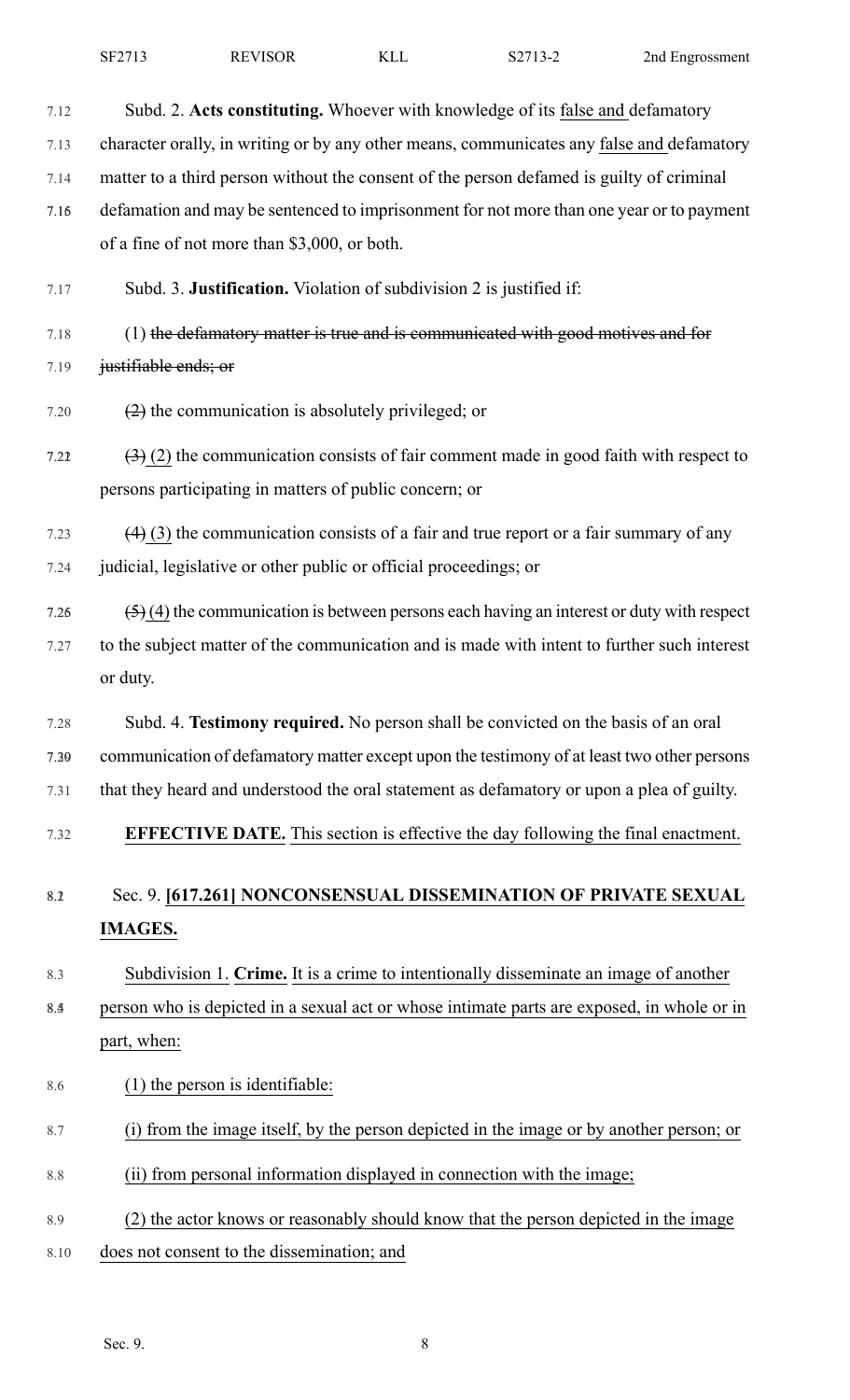|      | SF2713                     | <b>REVISOR</b>                                                  | <b>KLL</b> | S2713-2                                                                                           | 2nd Engrossment |
|------|----------------------------|-----------------------------------------------------------------|------------|---------------------------------------------------------------------------------------------------|-----------------|
| 8.11 |                            |                                                                 |            | (3) the image was obtained or created under circumstances in which the actor knew or              |                 |
| 8.12 |                            |                                                                 |            | reasonably should have known the person depicted had a reasonable expectation of privacy.         |                 |
| 8.13 |                            | 1 is guilty of a gross misdemeanor.                             |            | Subd. 2. Penalties. (a) Except as provided in paragraph (b), whoever violates subdivision         |                 |
| 8.16 |                            |                                                                 |            | (b) Whoever violates subdivision 1 may be sentenced to imprisonment for not more than             |                 |
| 8.17 |                            |                                                                 |            | three years or to payment of a fine of \$5,000, or both, if one of the following factors is       |                 |
|      | present:                   |                                                                 |            |                                                                                                   |                 |
| 8.19 | the image;                 |                                                                 |            | (1) the person depicted in the image suffers financial loss due to the dissemination of           |                 |
| 8.20 |                            |                                                                 |            | (2) the actor disseminates the image with intent to profit from the dissemination;                |                 |
| 8.22 |                            |                                                                 |            | (3) the actor maintains an Internet Web site, online service, online application, or mobile       |                 |
|      |                            | application for the purpose of disseminating the image;         |            |                                                                                                   |                 |
| 8.23 |                            | (4) the actor posts the image on a Web site;                    |            |                                                                                                   |                 |
| 8.24 |                            |                                                                 |            | (5) the actor disseminates the image with intent to harass the person depicted in the             |                 |
|      | image;                     |                                                                 |            |                                                                                                   |                 |
| 8.27 |                            |                                                                 |            | $(6)$ the actor obtained the image by committing a violation of section 609.52, 609.746,          |                 |
|      | 609.89, or 609.891; or     |                                                                 |            |                                                                                                   |                 |
| 8.28 |                            | (7) the actor has previously been convicted under this chapter. |            |                                                                                                   |                 |
| 8.39 |                            |                                                                 |            | Subd. 3. No defense. It is not a defense to a prosecution under this section that the person      |                 |
|      |                            | consented to the capture or possession of the image.            |            |                                                                                                   |                 |
| 8.32 |                            |                                                                 |            | Subd. 4. Venue. Notwithstanding anything to the contrary in section 627.01, an offense            |                 |
|      |                            | committed under this section may be prosecuted in:              |            |                                                                                                   |                 |
| 8.33 |                            | (1) the county where the offense occurred;                      |            |                                                                                                   |                 |
| 8.34 |                            |                                                                 |            | (2) the county of residence of the actor or victim or in the jurisdiction of the victim's         |                 |
| 8.36 |                            |                                                                 |            | designated address if the victim participates in the address confidentiality program established  |                 |
|      | by chapter 5B; or          |                                                                 |            |                                                                                                   |                 |
| 9.2  |                            |                                                                 |            | $(3)$ only if venue cannot be located in the counties specified under clause $(1)$ or $(2)$ , the |                 |
| 9.3  |                            |                                                                 |            | county where any image is produced, reproduced, found, stored, received, or possessed in          |                 |
|      | violation of this section. |                                                                 |            |                                                                                                   |                 |

9.4 Subd. 5. **Exemptions.** Subdivision 1 does not apply when: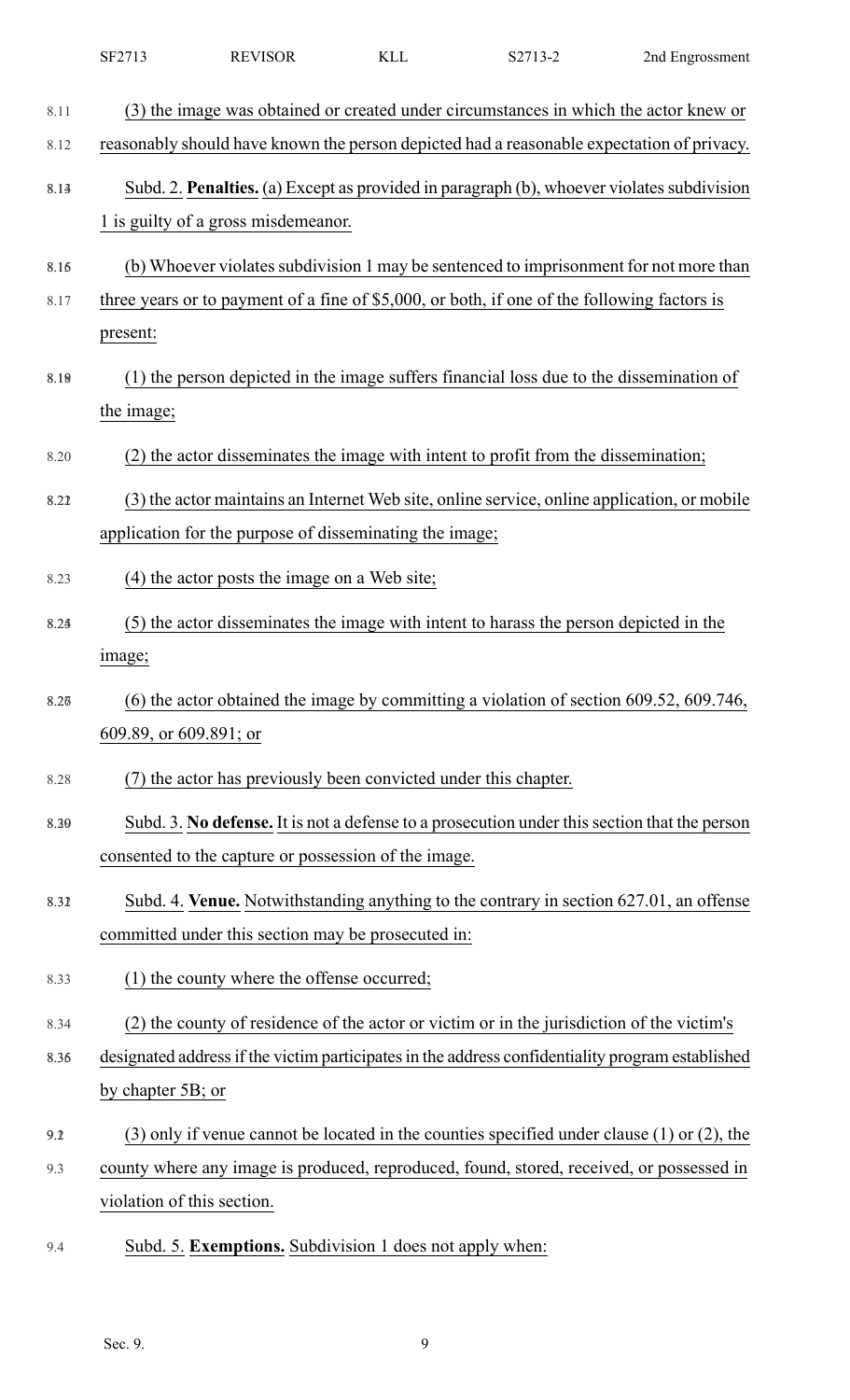| SF2713 | <b>REVISOR</b> | $ -$ | 727122<br>$\mathbf{v}$<br>∠ت | 2nd Engrossment |
|--------|----------------|------|------------------------------|-----------------|
|--------|----------------|------|------------------------------|-----------------|

| 9.6  | (1) the dissemination is made for the purpose of a criminal investigation or prosecution        |
|------|-------------------------------------------------------------------------------------------------|
|      | that is otherwise lawful;                                                                       |
| 9.8  | (2) the dissemination is for the purpose of, or in connection with, the reporting of unlawful   |
|      | conduct;                                                                                        |
| 9.9  | (3) the dissemination is made in the course of seeking or receiving medical or mental           |
| 9.10 | health treatment and the image is protected from further dissemination;                         |
| 9.12 | (4) the image involves exposure in public or was obtained in a commercial setting for           |
| 9.13 | the purpose of the legal sale of goods or services, including the creation of artistic products |
|      | for sale or display;                                                                            |
| 9.14 | (5) the image relates to a matter of public interest and dissemination serves a lawful          |
| 9.15 | public purpose;                                                                                 |
| 9.16 | (6) the dissemination is for legitimate scientific research or educational purposes; or         |
| 9.17 | (7) the dissemination is made for legal proceedings and is consistent with common               |
| 9.18 | practice in civil proceedings necessary for the proper functioning of the criminal justice      |
| 9.19 | system, or protected by court order which prohibits any further dissemination.                  |
| 9.20 | Subd. 6. Immunity. Nothing in this section shall be construed to impose liability upon          |
| 9.22 | the following entities solely as a result of content or information provided by another person: |
| 9.23 | (1) an interactive computer service as defined in United States Code, title 47, section         |
| 9.24 | 230, paragraph $(f)$ , clause $(2)$ ;                                                           |
| 9.25 | (2) a provider of public mobile services or private radio services; or                          |
| 9.26 | (3) a telecommunications network or broadband provider.                                         |
| 9.28 | Subd. 7. Definitions. (a) For purposes of this section, the following terms have the            |
|      | meanings given.                                                                                 |
| 9.29 | (b) "Dissemination" means distribution to one or more persons, other than the person            |
| 9.30 | depicted in the image, or publication by any publicly available medium.                         |
| 9.31 | (c) "Harass" means an act that would cause a substantial adverse effect on the safety,          |
| 9.32 | security, or privacy of a reasonable person.                                                    |
| 9.33 | (d) "Image" means a photograph, film, video recording, or digital photograph or recording.      |
| 9.35 | (e) "Intimate parts" means the genitals, pubic area, or anus of an individual, or if the        |
| 9.36 | individual is female, a partially or fully exposed nipple.                                      |